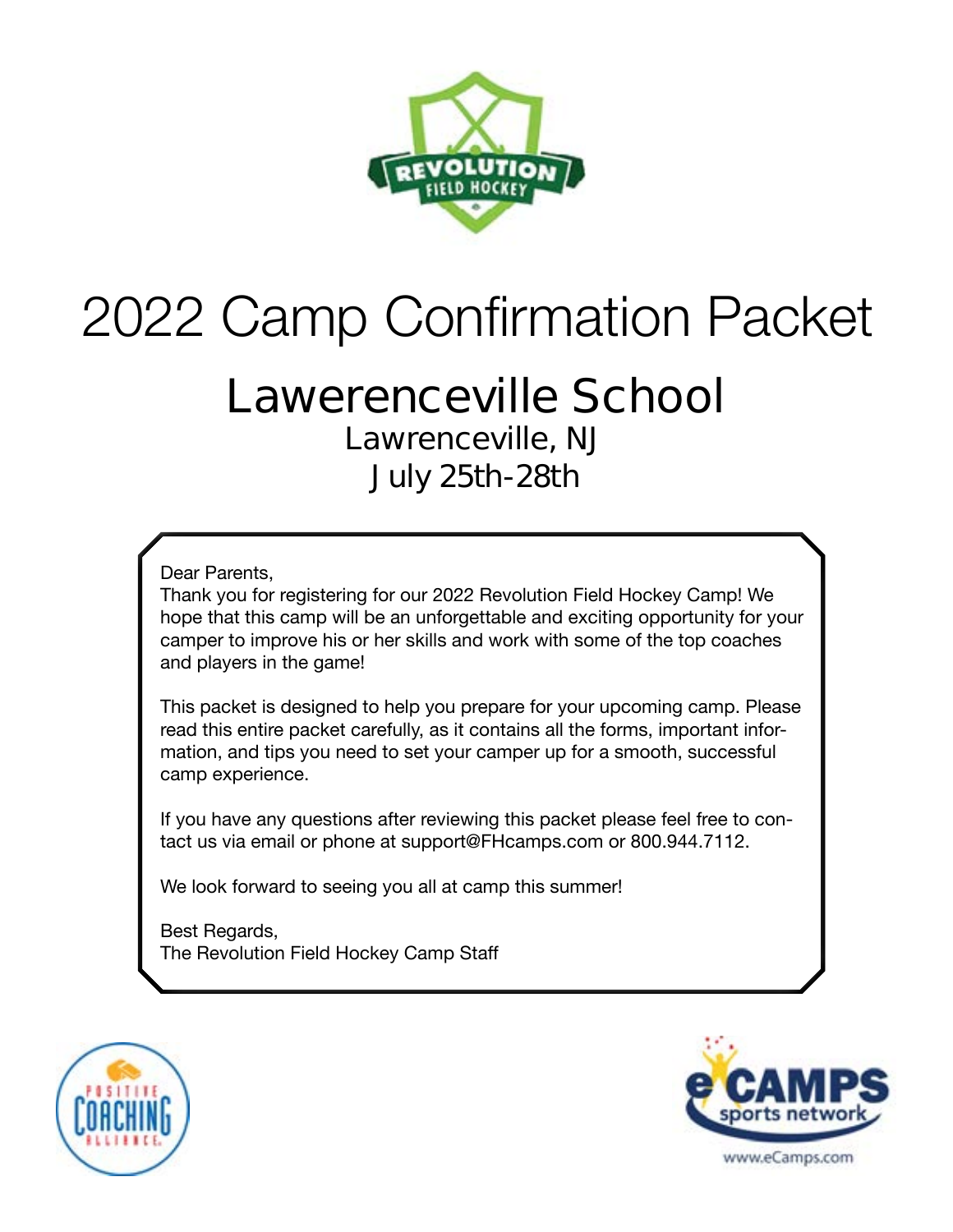## **2022 Revolution Field Hockey Camp**



#### Our Mission

The Revolution Field Hockey Camps were developed to provide young athletes with the opportunity to become better field hockey players by providing instruction from the top coaches in a positive and fun atmosphere.

#### Health and Safety

We want to ensure your child a safe and positive environment during their time at camp. Campers are expected to abide by the camp rules and live by our core values. Drugs, alcohol and tobacco products are strictly forbidden and constitute, along with general misconduct, grounds for dismissal from camp without a refund.

#### Cancellation Policy

#### Final Payment

**EXCELLENCE** – We inspire our campers by providing an unforgettable experience that is the result of a dedicated staff, a progressive instructional curriculum and superior customer service.

*FUN –* We create lasting memories and friendships at camp by surrounding the campers with a passionate camp staff and a creative daily schedule that fosters meaningful interaction with all campers. We always remember that after all, this is camp!

#### Core Values

**IMPROVEMENT** – We provide a unique opportunity for campers to improve their game through personal attention, setting goals and an energetic staff that is committed to the individual development of each camper.

**SAFETY** – We promote a safe and healthy camp environment by providing a responsible staff that supervises all camp activities and who are trained to be role models for our campers both on and off the field.

**SPORTSMANSHIP –** We practice teamwork through leadership opportunities that lead to on-field lessons of integrity, honesty and mutual encouragement.

Final Payments are due in our office by May 15th. Any camper with a remaining balance will be prohibited from checking into camp. We do not accept final payments at camp. Final payments can be paid via mail, over the phone, or through your online account. If you are unsure about your balance, please call us at 800.944.7112

**Check in on the first day of camp will be at 12pm at TBA.** Lunch will be the first meal served. All campers should arrive dressed and ready for their first session. *Check-in will take place at TBA.*

Any Camper who must cancel their registration more than fifteen (15) days prior to the Camp start date will receive a voucher equal to the full amount of Camp tuition already paid which may be used toward any program or camp offered by eCamps. If a Camper must cancel their registration fourteen (14) days or fewer prior to the start of Camp, eCamps will issue Camper or Parent a voucher equal to 50% of the Camp tuition, which may be used toward any program or camp offered by eCamps. Vouchers are valid for any eCamps program within the same or next calendar year and are also transferable to another family member. Camp vouchers are not extended to Campers who leave Camp after the start of a session. The \$25 registration fee is non-refundable. *Cash refunds are not offered under any circumstances.*

## **2022 Revolution Field Hockey Camp**

### *Don't Forget to Tell Your Friends!*

Camp can be even more fun with a friend. Space is still available, so remember to tell your teammates to check out this session at FHcamps.com!

#### CHECK-OUT

#### EXTENDED DAY CAMPERS

### KEY DEPOSIT

#### HEALTH FORMS

Campers will check out at 12pm at the check-in location. Parents are encourged to attend the morning session of games on the last day starting at 9am! Check-out will occur immediately after the closing ceremony.

Beyond the first day, you should plan on arriving dressed and ready to play at 8:15am. Extended day campers can be dropped off directly at the field. Pick up will be at 8:30pm the after the evening session. Lunch and dinner are included.

The school requires a key deposit of \$100 per overnight camper. Please bring a check made out to "Revolution Field Hockey Camps". The check will be returned to you at checkout when your camper's key is turned in.

Every camper must have the attached health history and release form filled out in order to attend camp. This form should be brought to camp and handed in at check in- **please do not mail ahead**.

#### COVID - [OVERNIGHT CAMP PROCEDURES & PROTOCOLS](https://laxcamps.com/wp-content/uploads/COVID-19-eCamps-Sports-Network-Guidlines-Overnight-Camp.pdf) *PROOF OF COVID-19 VACCINATION OR A NEGATIVE COVID TEST 72 HOURS PRIOR TO THE START OF CAMP IS REQUIRED*

\*A physician's signiture is required on this form ONLY if you are attending a camp in CT, MA or NY. An attached physicians signed physical form from within two years will suffice. Camps in CT require the 'Administration of Medication' form for any medication brought to camp--this form can be found on FHCamps.com

#### CHECK-IN